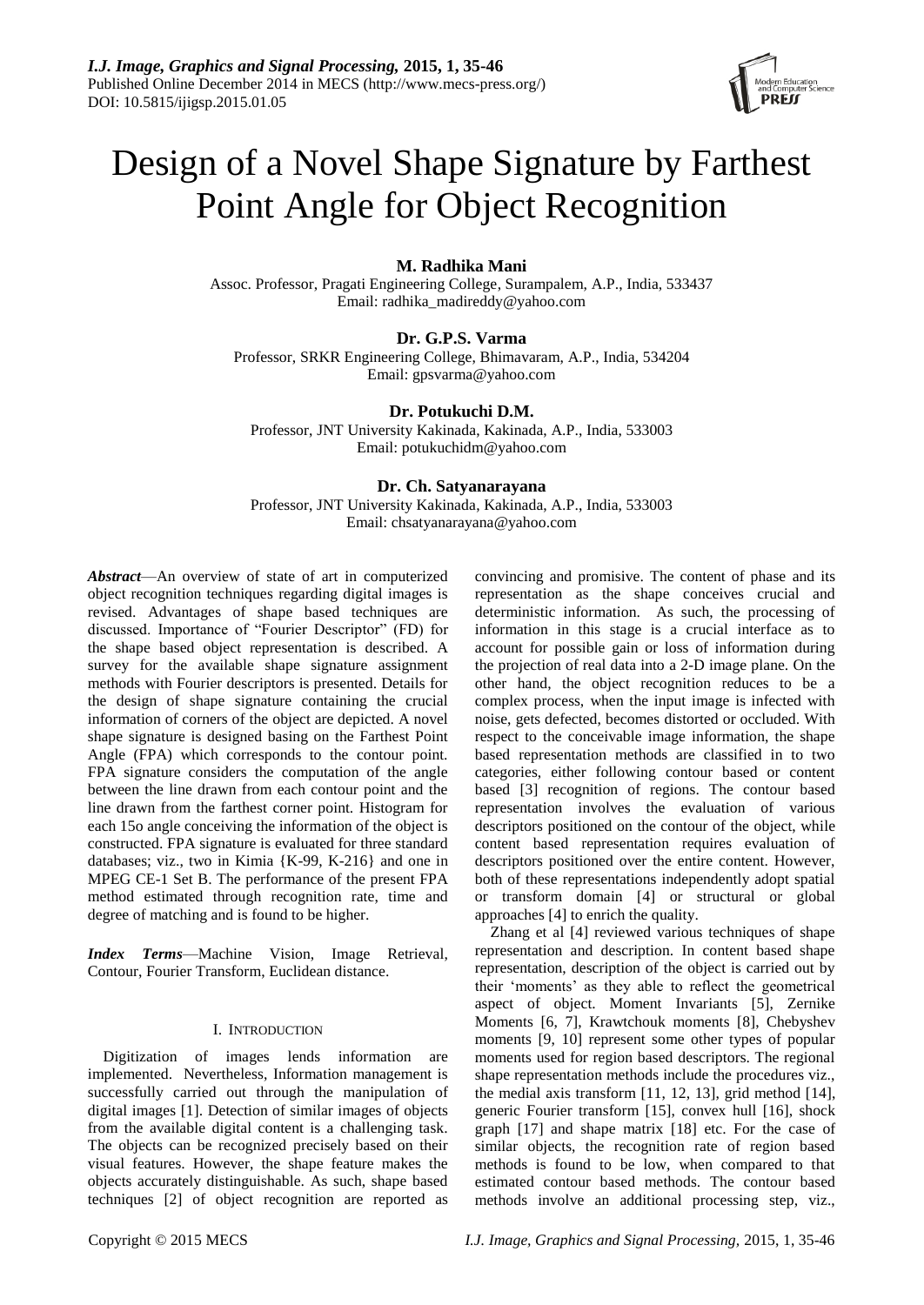contour extraction of the object. Thus, the features extracted are positioned on contour. In contrast to the region based methods, contour based methods require significant [4] less amount of information for description. The Curvature Scale Space descriptors (CSSD) and Fourier Descriptors (FD) represent the prominent contour based descriptors [19]. The corresponding characteristics of description viz., derivatives, normalization constants and the robustness of Fourier descriptors are reported to be efficient, and hence they are extensively used in applications. The Fourier transform can be applied on either 1D or 2D signals. The 2D contour of the object can be represented by the 1D shape signature. Zhang et al [19] analyzed FD and CSSD descriptors and proved that the performance of FD is superior to CSSD. Some of the recognition algorithms [20] use only as the shape signature projected through the feature vector. Bernier et al [20] represented the shape using the polar transform with distance and angle of each contour point wrt a common center. To test their robustness i.e. whether these features remain invariant to operations like translation, rotation and scaling; an additional mechanism wrt maximum distance is usually involved. [Kindratenko](http://dl.acm.org/author_page.cfm?id=81100299775&coll=DL&dl=ACM&trk=0&cfid=373633883&cftoken=91063799) [21] analyzed various contour functions i.e., cross section, radius vector, support, width, parametric constants or coefficients, complex, tangent angle, curvature etc. Nevertheless, these representations are compared with statistical features, moment invariants (MI), FD, CSSD, Wavelet Descriptors (WD) and Radon Transform (RT). Kunttu et al [22, 23] introduced the Multiscale FD descriptor through the complex wavelet transform involving the coefficients of WD in each scale, and found an improved FD and CSSD which however includes an additional mechanism. [Chalechale e](http://ieeexplore.ieee.org/search/searchresult.jsp?searchWithin=p_Authors:.QT.Chalechale,%20A..QT.&searchWithin=p_Author_Ids:37285113700&newsearch=true)t al [24] described the shape wrt the statistical distribution of edge pixels. They measured the local features with in each of the angular divisions. The feature vector is constructed by using FD. These features are testified and found invariant to scaling and rotation. But, they are found to be invariant for small translations only. Zhang et al [25] evaluated various shape signatures for 1-D FD basing on the features like centroid distance, area, affinity, position, chord length, curvature and psi etc., and concluded that centroid distance and area FDs are better measures for object recognition. However, the first ten FD coefficients are found to be sufficient for describing the most generic shape of the object. Centroid distance signature is further extended to fuzzy sets by Chanussot et al [26], where in the signature is constructed by a membership function and  $\alpha$ -cuts. The Euclidean distance (ED) [27] is also prevalently reported for the shape toning process. The efficiency of technique by Capar et al [28] is found to be enhanced by replacing with the directional Gauss gradient filter with Centroid distance. Capar relies on active contour model for segmentation and recognition of objects. Shape histograms (shapemes) are found to be effective for shape toning and object recognition. [Shan](http://ieeexplore.ieee.org/search/searchresult.jsp?searchWithin=p_Authors:.QT.Ying%20Shan.QT.&searchWithin=p_Author_Ids:37276312000&newsearch=true) et al [29] represented the object model with bundle of shapemes where in the shape toning process involves the evaluation of the constrained projection of the test

histogram. Mocanu et al [30] presented various ways of boundary based shape representations, such as FD, turning angle, centroid radii, distance histogram and centroid radii with turning angle methods. The centroid radii with turning angle method is found to improve the performance [30], while turning angle method is found to turn over poor performance. Guru et al [31] attempted to combine the contour and region information of the object during its representation and description, such that it would remain invariant to translation, rotation, scaling, although it is susceptible to occlusion and deformation operations. Conseil et al [32] has compared the FD and HU moments and found that the efficiency increases for FD by exhibiting grater robustness to real objects. [Zhang](http://ieeexplore.ieee.org/search/searchresult.jsp?searchWithin=p_Authors:.QT.Gang%20Zhang.QT.&searchWithin=p_Author_Ids:37676625400&newsearch=true) et al [33, 34] found that the efficiency fits enhanced by using the Fourier transform, compared with the centroid distance shape signature and the pixel brightness parameters. The [Yu](http://ieeexplore.ieee.org/search/searchresult.jsp?searchWithin=p_Authors:.QT.Xiangyu%20Yu.QT.&searchWithin=p_Author_Ids:37600333400&newsearch=true) et al [\[35\] method](http://ieeexplore.ieee.org/search/searchresult.jsp?searchWithin=p_Authors:.QT.Lihua%20Guo,.QT.&searchWithin=p_Author_Ids:37399102300&newsearch=true) involves the tangent angle histogram and image registry wrt the centroid and the length of the contour, and claims more effective, especially for automatic registration of images. Yadav et al [36] reported a method for vehicular shape based objects, using the centroid distance signature (for FD and ED in the shape toning phase), while the FD outperformed the WD. Ghazal et al [27] reported an enhanced utility method for the estimation of the centroid distance signature, reclassified as Farthest Point Distance (FPD). FPD method measures the distance between each contour point and the corresponding farthest corner of the object wrt the centroid. However, ED is used for shape toning process. Ghazal's findings proved that FPD based shape signature turned out with greater retrieval performance, when compared to other methods that rely on signatures like radial signature, chord length, angular function, triangular centroid area, triangular area representation, complex coordinates, polar coordinates and other methods (Zernike Moment and CSSD) etc. [Schlosser e](http://ieeexplore.ieee.org/search/searchresult.jsp?searchWithin=p_Authors:.QT.Schlosser,%20S..QT.&searchWithin=p_Author_Ids:38103564700&newsearch=true)t al [37] proposed for shape context based shape signature, which is found to perform better when the point correspondences are extracted based on shape context. The histogram method proposed by [Zhang](http://ieeexplore.ieee.org/search/searchresult.jsp?searchWithin=p_Authors:.QT.Jing%20Zhang.QT.&searchWithin=p_Author_Ids:38108300700&newsearch=true) et al [38] contains the length ratios and angle between centroid and the contour point to conceive both of the rectilinear and curvilinear information. [Zhou](http://ieeexplore.ieee.org/search/searchresult.jsp?searchWithin=p_Authors:.QT.Li%20Zhou.QT.&searchWithin=p_Author_Ids:38194404200&newsearch=true) et al [39] introduced the idea of shape signature through Homotopic deformation (HDBS) containing the length of each contour point to the minimum concentric circle of the shape and is found to be the most suitable for special cases of complex and concave shaped objects.

An angle based histogram method developed by [Zhang](http://ieeexplore.ieee.org/search/searchresult.jsp?searchWithin=p_Authors:.QT.Zhang,%20C..QT.&searchWithin=p_Author_Ids:37400233800&newsearch=true)  et al [40] includes measurement of angle between the local maximal curvature and the centroid, where the shape toning process describes the global shape in terms of the local descriptors and their combinations. [Liu](http://ieeexplore.ieee.org/search/searchresult.jsp?searchWithin=p_Authors:.QT.Zhuoxin%20Liu.QT.&searchWithin=p_Author_Ids:37533670200&newsearch=true) et al [41] proposed a distance angle pixel measure as a feature vector containing principal angle which later found to be susceptible to geometrical invariance. Amanatiadis et al [42] estimated the performance of FD, CSSD, Angular Radial Transform Descriptor (ARTD) and Moment Invariant Descriptor (MID) and found that the MID is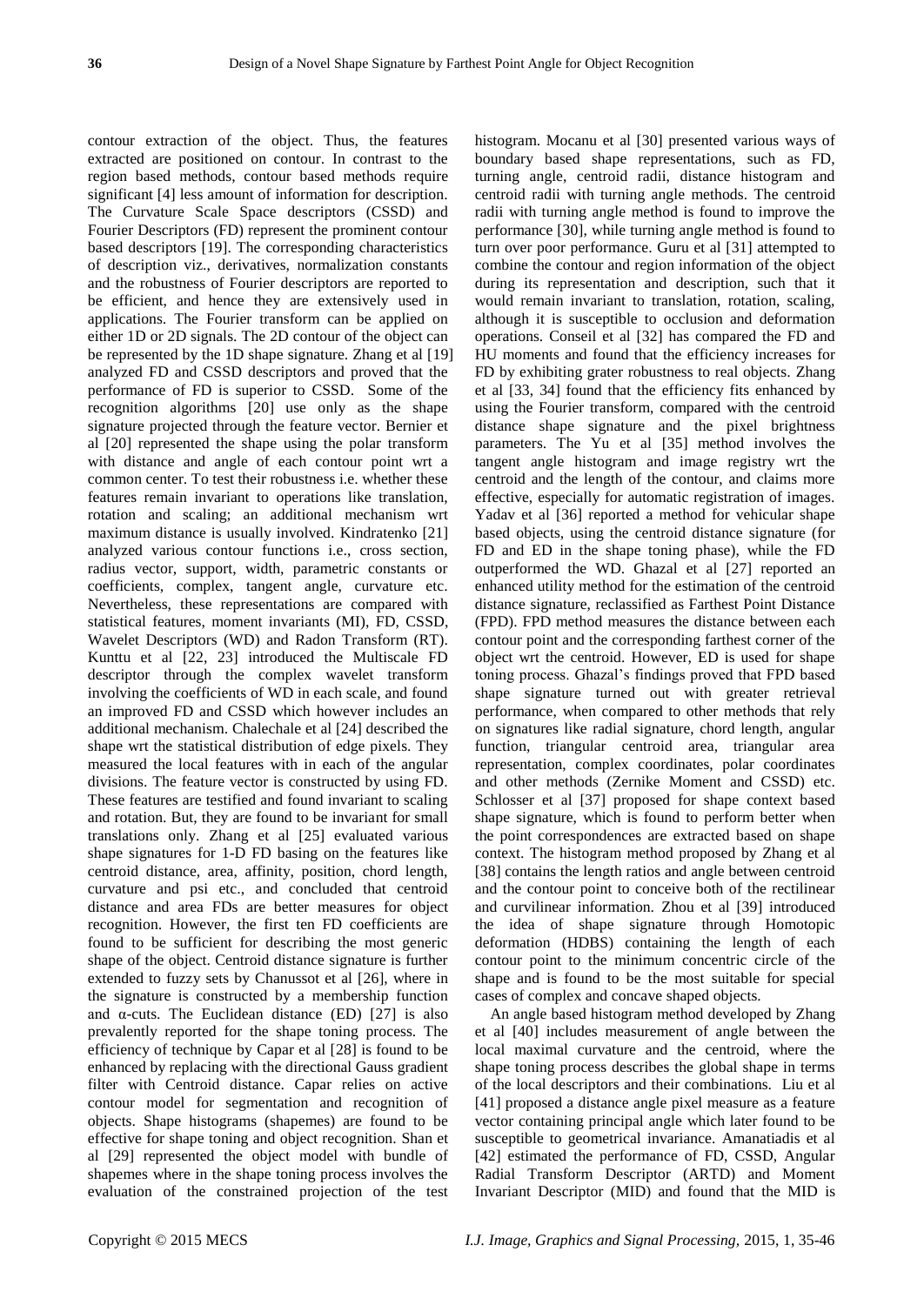giving better performance, while ARTD identified with least size for the feature vector. [Tiagrajah](http://ieeexplore.ieee.org/search/searchresult.jsp?searchWithin=p_Authors:.QT.Tiagrajah,%20V.J..QT.&newsearch=true) et al [43] explained the relevance for radial distance in their triangular centroid area (RDTCA) signature, later found to suffer with a drawback of poor characterization of local shape feature. To overcome this drawback, Wang [44] suggested for a perimeter area function (PAF), however the Fourier transform applied on the PAF signature and combined with the centroid distance resulted for the larger size of feature vector.

Zunic et al [45] computed the shape centredness and estimated the distance from the interior and contour points as descriptors, which involve additional mechanism of shape centredness and found to be invariant wrt translation, rotation and scaling transformations. Ghazal et al [46] combined the Fourier transform with the multiscale representation, where in the curvature scale image is constructed for each scale using the 2-D Fourier transform, which is found to involve more processing time. [Eini](http://ieeexplore.ieee.org/search/searchresult.jsp?searchWithin=p_Authors:.QT.Eini,%20S..QT.&searchWithin=p_Author_Ids:37659988500&newsearch=true) et al [47] constructed the signature with the distance radii and the corresponding minimal rectangle for each contour point involves the feature vector constructed through the FD coefficients and is invariant to translation, scaling and rotation. Bercovich et al [48] reported the construction of shape signature with the ED between the centroid and the normalized tail head contour and found that the FD of the object signature increases the performance. Pedrosa et al [49] method which describes the shape of the object by using angular position of collection of points (i.e. elevated curvature points as salience points) measured in multi scales. The adopted similarity algorithm (with local and global features on dynamic programming for shape toning) is found to consume more time than the simple distance measure like Euclidean Distance (ED).

The shape context [50, 51, 52] is a popular method for shape based object recognition. This includes the computation of point correspondences between different points and uses an aligning transform. Shape descriptors based on the eigensystems of Laplace and Laplace-Beltrami operators are becoming popular [53, 54, 55]. These methods use spectral signatures and spectral distance methods. They are lacking with the transformation of local shape information into an overall shape dissimilarity measurement.

In the wake of the reported techniques with the characteristic merits and demerits, the FD method seems to present a superior method to various other contour based shape description methods. In general, the shape of the object can be represented either by the distance or the angle measurement. Among these, the angular measurement will capture finer details about curvature of shape. Though there are prominent shape signatures for representing the shape by angle, more efficient signature is needed to reduce the feature size, complexity (feature vector description and shape toning), processing time and

improve the accuracy. Presently, the authors propose a novel method of estimation of shape signature usable for contour based shape representation techniques. The object description is carried out by the angle measurement method i.e. angle measured between the farthest corners wrt the centroid. The corresponding histogram for every 15o angle is estimated and the corresponding FPA is retained as a characteristic feature. Further, the 1-D Fourier transform is applied on FPA, while ED is used for the shape toning to enhance the quality.

The paper is organized in three sections. Introduction to the computerized object recognition method is presented in section-1 containing specific introduction to the contour based shape representation procedures. Methodology adopted for the present FPA technique is systematically presented in section-2 along with the indices involved to evaluate its performance. The results obtained by adopting present FPA technique to the stated databases and their trends are presented in section-3 along with the discussions of relative performance.

## II. METHODOLOGY

Presently, a novel scheme for object recognition process designed to use FPA signature is proposed. The details of various stages of processing of information are presented in section-II.A, while the details of performance indicators are presented in section-II.B.

#### *A. Design of System*

The standard databases [56, 57] frequently used for the evaluation of shape descriptors are identified as Kimia {K-99, K-216} and MPEG CE-1 Set B. It is noticed that the Set B database characteristically includes rotated, scaled, skewed and defected shapes. However the K-99 database is known to include the partially occluded shapes. The K-216 database represents a sub database of Set B and contains partially occluded shapes. The K-99 database consists of nine groups each group contains eleven images, with a total of 99 images in the database. The K-216 database possess eighteen groups with each group contains twelve images, with a total summation of 216 images. Set B has seventy groups with each group having twenty images making up to a sum of 1400 images. The details of various stages involved with the proposed object recognition by using FPA are schematically depicted in Fig. 1. The proposed system consists of four successive steps viz.,

- (i) Shape representation with contour
- (ii) FPA signature construction
- (iii) Shape description by using Fourier Transform and
- (iv) Shape Toning and Ranking, respectively.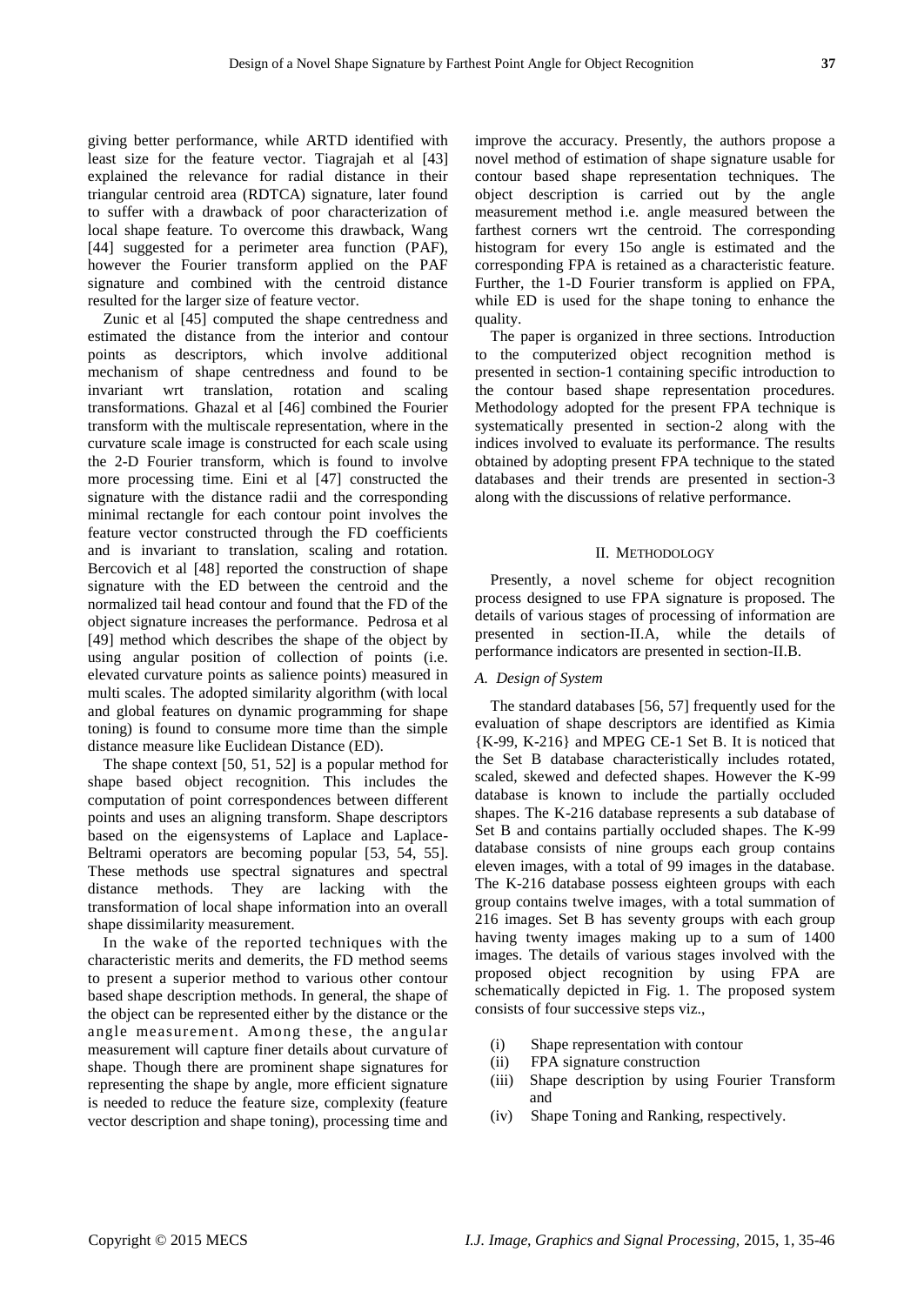

Fig. 1. Schematic diagram of the proposed system with FPA signature.

The shape based object recognition system further includes various stages such as shape representation, shape description and shape toning. Present contour based shape representation is considered as the first step. The second step includes description of the representative shape. During the shape description, an interval transform is applied on the representative shape. The 1D transforms through the Fourier Transform, while scaled space and wavelets are used as tools of description. The contour of the object is represented as 1D shape signature signal. During the representation of the shape, signature defined such that it plays a vital role during the process of shape toning [27]. Further, it entails the complete information about the 2D object. Transition points and corner points are included in the shape signature in anticipation of an effective retrieval performance. In the following stage, shape signature is compared with Farthest Point Distance (FPD) as reported by Ghazal [27] and several other methods. The construction of FPD signature is represented in Fig. 2(a). The FPD signature corresponding to the object which includes the Euclidean Distance (ED) from center of the object to extreme corners is given by (1);

$$
FPD(x, y) = ED\{(x, y), (x_c, y_c)\} + ED\{(f_x, f_y), (x_c, y_c)\}\tag{1}
$$

where,

 $ED\{(x, y), (x_c, y_c)\}$  represents the ED between the contour point and the centroid and

 $ED\left\{ (f_x, f_y), (x_c, y_c) \right\}$  represents the ED between the farthest contour point and the centroid.

A new shape signature called as Farthest Point Angle (FPA) is evaluated which measures the angle between the line from the contour point and the line from the farthest corner point. The construction of FPA signature is achieved through (2);

$$
FPA(x, y) = Tan^{-1} \left( \frac{m_2 - m_1}{1 + m_1 \times m_2} \right)
$$
 (2)

where,

M1 is the slope of the line from the contour point to the centroid and

M2 is the slope of the line from the corresponding farthest point to the centroid.

The FPA signature is defined as picturized in Fig. 2(b). The FPA for each of the contour point and the corresponding farthest point is evaluated and the corresponding histogram for every 15o angle is generated.

During the second step of processing, the characteristic FPA signature is constructed. During the third step, the feature description of the shape of the object is addressed.



Fig. 2. Shape signature for a contour point wrt the corresponding farthest point.

In shape based object recognition technique, Fourier transforms are widely used for description [46]. Hence, Fourier transform is applied on the proposed FPA signature to describe the feature vector of large size, which contains a good number of coefficients. The lower order coefficients contain essential, vital and important information of shape of object, the higher order coefficients contain little information. So, for this case of shape based object indexing, only first few coefficients are considered to generate the feature vector. Thus, a significant reduction in feature vector size is designed in the present FPA technique. The size of the shape representation points is an important and influential factor that optimizes the effective usage of Fourier transformation. Hence, in the shape signature generation process, the sampling is considered as a mandatory step. Equal Point (EP), Equal Angle (EA) and Equal Arc Length (EAL) [19] are the methods presently considered for such sampling. EAL is expected to yield for a better equal space [58] than the other two methods. By using EAL, the representation of the contour is restricted to Nnumber of points. The proposed FPA signature uses EAL method to sample the finite number of contour points. For a given contour signal, the 1-D Fourier transform is given as;

$$
FD_n = \frac{1}{N} \sum_{t=0}^{N-1} s(t) \times e^{\left(\frac{-j2\pi nt}{N}\right)}
$$
(3)

where,

S (t) represents the 1-D contour signal and N represents number of representative points of the contour.

Using (3), the required Fourier Descriptors of size 'N' are generated. Further, the extracted features are testified as invariant to translation, rotation and scaling operations performed over the set of images. In the wake of the fact that the FPA signature is obtained wrt centroid, the obtained features are found invariant to translation. The resulting finite and stipulated magnitude values of the features, the rotation invariance is validated. For the

Copyright © 2015 MECS *I.J. Image, Graphics and Signal Processing,* 2015, 1, 35-46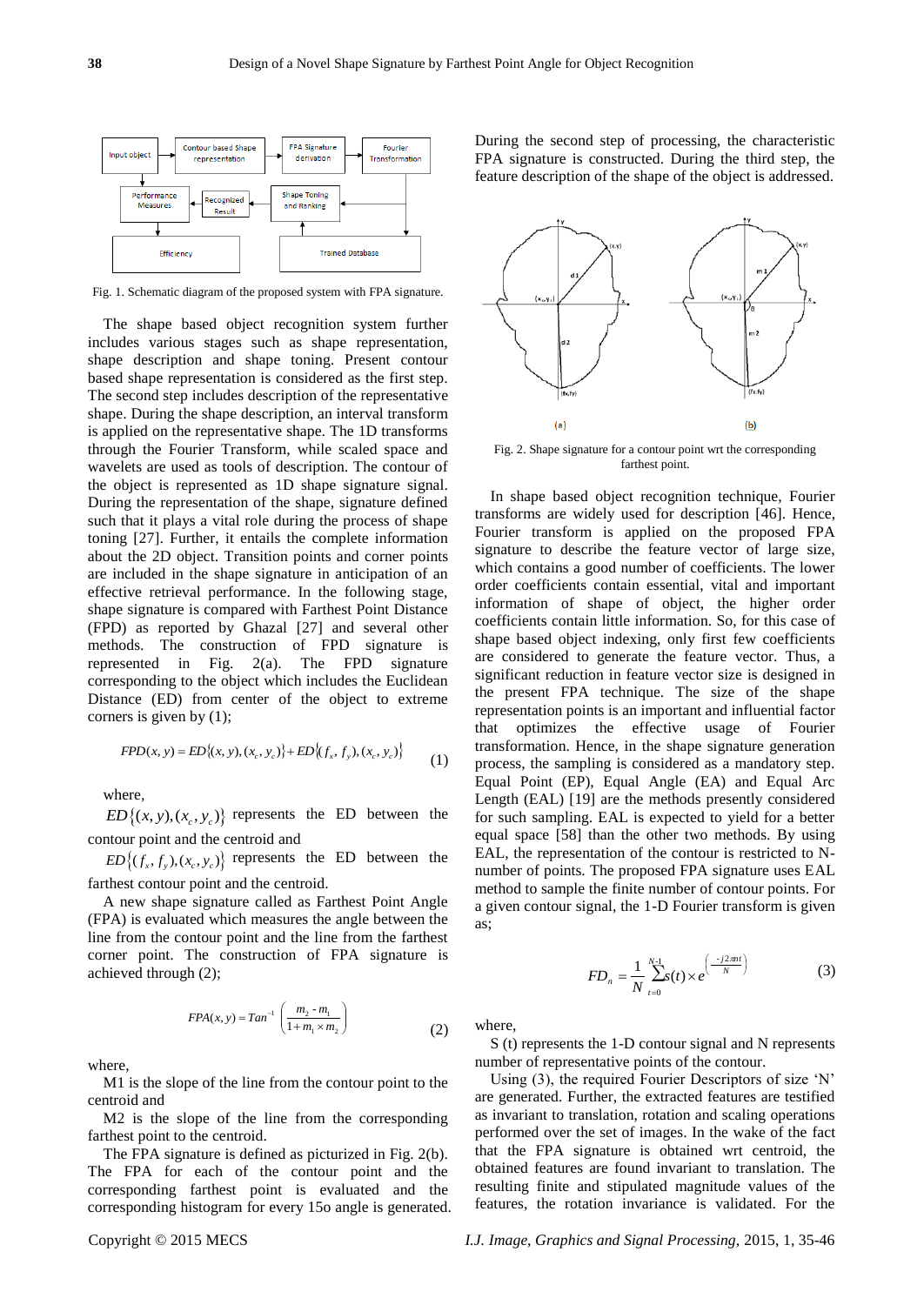present method, the scaling invariance is achieved by dividing the features with the first feature value. In the third step, the feature vector is constructed, which describes the entire shape features of the object. To further improve the quality of FPA signature, three global descriptors (GD) are augmented to the FPA signature feature vector. The GD feature vector {S,C,A} contains the measures of solidity, circularity and aspect ratio. In the fourth step, the shape toning process is executed. The distance with ED is estimated as given by the (4) in order to test and expose to the process of shape training (i.e. during the identical shape toning process).

$$
ED(TE, TR) = \sqrt{\sum_{i=1}^{M} (TE_i - TR_i)^2}
$$
 (4)

where,

TE represents the test shape feature vector,

TR represents the trained shape feature vector and

M represents the length of the feature vector.

Inclusion of GD is effectively carried out through the computation of relative distance using the following (5) and (6) given by:

$$
D(TE, TR) = ED(TE, TR) + \frac{D_x(TE, TR)}{3}
$$
 (5)

$$
D_x(TE, TR) = \sum_{x} \frac{\left| X^{TE} - X^{TR} \right|}{\max(X^{TR})}
$$
\n(6)

where,

ED (TE, TR) represents the ED between the test and trained shapes,

 $D_X$  (TE, TR) represents the Global distance between the test and trained shapes,

X represents the GD vector {S, C, AR},

X<sup>TE</sup> represents the GD feature of the test shape and

X<sup>TR</sup> represents the GD feature of the trained shape.

The specified data of distance measurement, the distances are further rearranged in ascending order and are assigned with ranks. In turn, the system is enabled to recognize top ranked images.

## *B. Performance*

The performance of various object recognition schemes reported so far employ different measures [27]. Among them, precision and recall are considered as important measures, while they quantify the similarity measurement. Precision (P) and Recall (R) are defined by;

$$
P = \frac{x}{y} \tag{7}
$$

$$
R = \frac{x}{\text{groupsize}} \tag{8}
$$

where,

X denotes the true recognition results,

Y denotes the total recognized result and

Groupsize denotes the maximum true recognition result.

The Average Precision value for each recall is computed. This value is affirmatively grouped as two categories viz., Low Recall (LR), High Recall (HR). The Average Precision for Low Recall (APLR) denotes the average precision for recalls less than equal to 50. In contrast, the Average Precision for High Recall (APHR) represents the average precision for recalls greater than 50. The False Detection Rate (FDR) for each image is calculated by:

$$
FDR = \frac{z}{y} \tag{9}
$$

where,

Z denotes the false recognition result and

Y denotes the total recognized result.

The average FDR (AFDR) value of all test images corresponding to each database is calculated. Apart from the usual recognition rate, the Average Processing Time (APT) is also estimated for each query in the shape toning stage. The proposed FPA+GD signature is compared with four standard descriptors viz., Angular Radial Transform Descriptor (ARTD) [33], Moment Invariant Descriptor (MID) [33], Zernike Moment Descriptor (ZMD) [43] and Curvature-Scale-Space-Descriptor (CSSD) [43].

The performance for the present FPA technique is evaluated in the wake of reports from Amanatiadis et al [42] and Ghazal et al [27] with the Feature size of 35 for ARTD ( $n < 3$ ,  $m < 12$ ), 6 for MID, 34 for ZMD (order from 2 to 10). Hence, the same feature vector sizes for ARTD, MID, ZMD are used to estimate the performance. But, the CSSD feature size is varied from one image to another because of variation in no. of in the peaks. Nevertheless, the evaluation of all the described metrics are used to estimate the performance viz., APLR, APHR, AFDR and APT for the proposed FPA signature (with inclusion of GD), FPD signature (with the inclusion of GD), ARTD, MID, ZMD and CSSD.

## III. ESULTS AND DISCUSSION

The present FPA based object recognition method is estimated as detailed in section-2.1 corresponding to the input of standard databases that yielded the following results at various steps of processing. The results obtained in various steps and their trends are presented in the following sub section-III.A. The performance of the proposed FPA method is also analyzed in the ongoing sub section-III.B.

## *A. Processing of FPA based Object Recognition*

Presently, the shape of the object is processed by using the angular distance between each of the contour point and the corresponding farthest point. For each contour point the angle is measured (i.e. wrt the corresponding farthest point and centroid) within the range of 0o to 360o

Copyright © 2015 MECS *I.J. Image, Graphics and Signal Processing,* 2015, 1, 35-46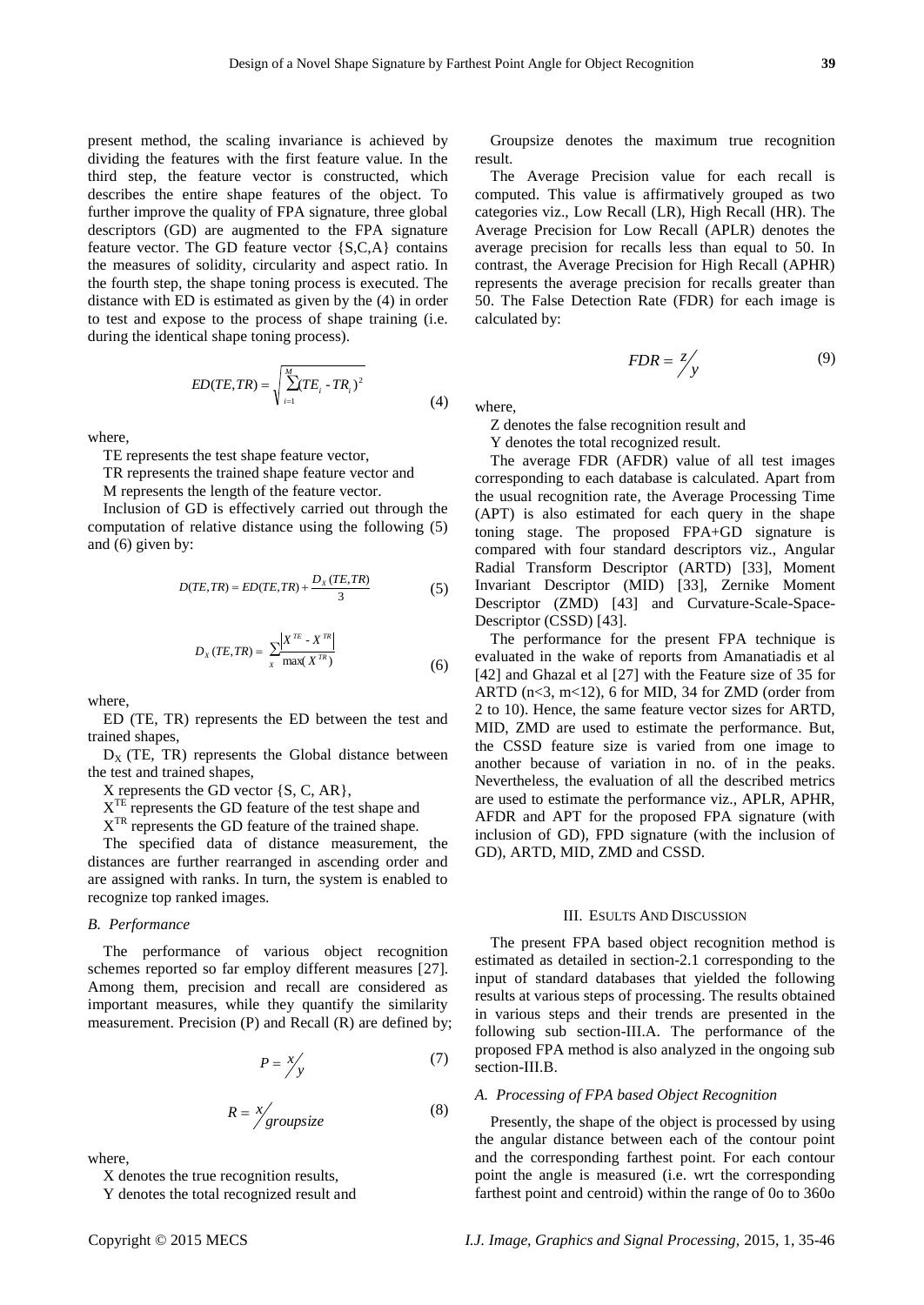angle viz., in one full rotation. A histogram is generated for every 15o angle. The FPA signatures, thus constructed are presented in Fig. 3 to 6 corresponding to four different image groups of camel, chicken, device9 and fly accessed from set B database. Fig. 3(a1), Fig. 3(b1) and Fig. 3(c1) contains three original images of camel group (camel-8, camel-14 and camel-17), the Fig. 4(a1), Fig. 4(b1) and Fig. 4(c1) shows three original images of chicken group (chicken2, chicken3, chicken16), the Fig.  $5(a1)$ , Fig.  $5(b1)$  and Fig.  $5(c1)$  gives three original images of Device9 group (Device9-9, Device9- 15 and Device9-18) and Fig.  $6(a1)$ , Fig.  $6(b1)$  and Fig. 6(c1) contains three original images of Fly group (Fly11, Fly12 and Fly13). The corresponding images contour is given in Fig.  $3(a2)$  to  $6(a2)$ , Fig.  $3(b2)$  to  $6(b2)$  and Fig.  $3(c2)$  to  $6(c2)$ . The constructed FPA is shown in Fig.  $3(a3)$ to  $6(a3)$ , Fig.  $3(b3)$  to  $6(b3)$  and Fig.  $3(c3)$  to  $6(c3)$ . It is clearly noticeable that from Fig. 3 to 6 that the FPA signature is found to be same for the different shapes within the same group while it assures difference from one group to another. Basing on 1-D shape signature signal, the Fourier descriptors are generated, where in the first ten features are used to design the feature vector [25]. In the present case, the FPD signature presents feature vector size of 63. First ten FD coefficients for Device9 and Fly images are presented in Table 1. From Table 1, it is found that the FDs of each group of images possess similar value, although they differ regarding there of group identification.



Fig. 3. FPA signatures for three Camel group Images.



Fig. 4. FPA signatures for three Chicken group Images.

Table 1. First ten FD coefficients of three images of Device9 and Fly Groups.

|            | FD.   | FD,   | FD,   | FD,   | FD.   | FD,   | FD.   | FD,   | FD.   | FD,   | Avg.  |
|------------|-------|-------|-------|-------|-------|-------|-------|-------|-------|-------|-------|
| device9-9  | 0.048 | 0.047 | 0.035 | 0.025 | 0.012 | 0.001 | 0.012 | 0.020 | 0.027 | 0.033 | 0.026 |
| device9-15 | 0.044 | 0.039 | 0.033 | 0.024 | 0.014 | 0.003 | 0.007 | 0.017 | 0.025 | 0.031 | 0.024 |
| device9-18 | 0.055 | 0.051 | 0.041 | 0.031 | 0.017 | 0.006 | 0.008 | 0.018 | 0.029 | 0.034 | 0.029 |
| Fly11      | 0.041 | 0.020 | 0.030 | 0.062 | 0.056 | 0.046 | 0.045 | 0.044 | 0.045 | 0.048 | 0.044 |
| Fly12      | 0.067 | 0.021 | 0.002 | 0.039 | 0.036 | 0.044 | 0.039 | 0.045 | 0.046 | 0.047 | 0.039 |
| Fly13      | 0.069 | 0.038 | 0.025 | 0.005 | 0.021 | 0.036 | 0.044 | 0.049 | 0.053 | 0.055 | 0.040 |



Fig. 5. FPA signatures for three Device9 group Images.

In the present object recognition process, ED measure is also computed between the target and test objects and concurrently they are allocated with ranking according to their distance. The top n-ranked objects are used to estimate the precision and recall parameters, where 'n' notifies to the group size of {Set B: 20, K-99:11 and K-216:12} sets. For each database, the accuracy for the retrieval results corresponding to top 'n' (group size of the corresponding database) number of images is illustrated in Fig. 7 to 9.



Fig. 6. FPA signatures for three Fly group Images.

For the K-216 database, the top 12 ranked images for the query image i.e. for Bone5 by using FPD+GD and FPA+GD projected in the Fig. 7. The Bone5 query image is shown in Fig. 7(a) while Fig. 7(b) illustrates the retrieval results with FPD+GD signature, Fig. 7(c) portrays the retrieval results with FPA+GD signature. In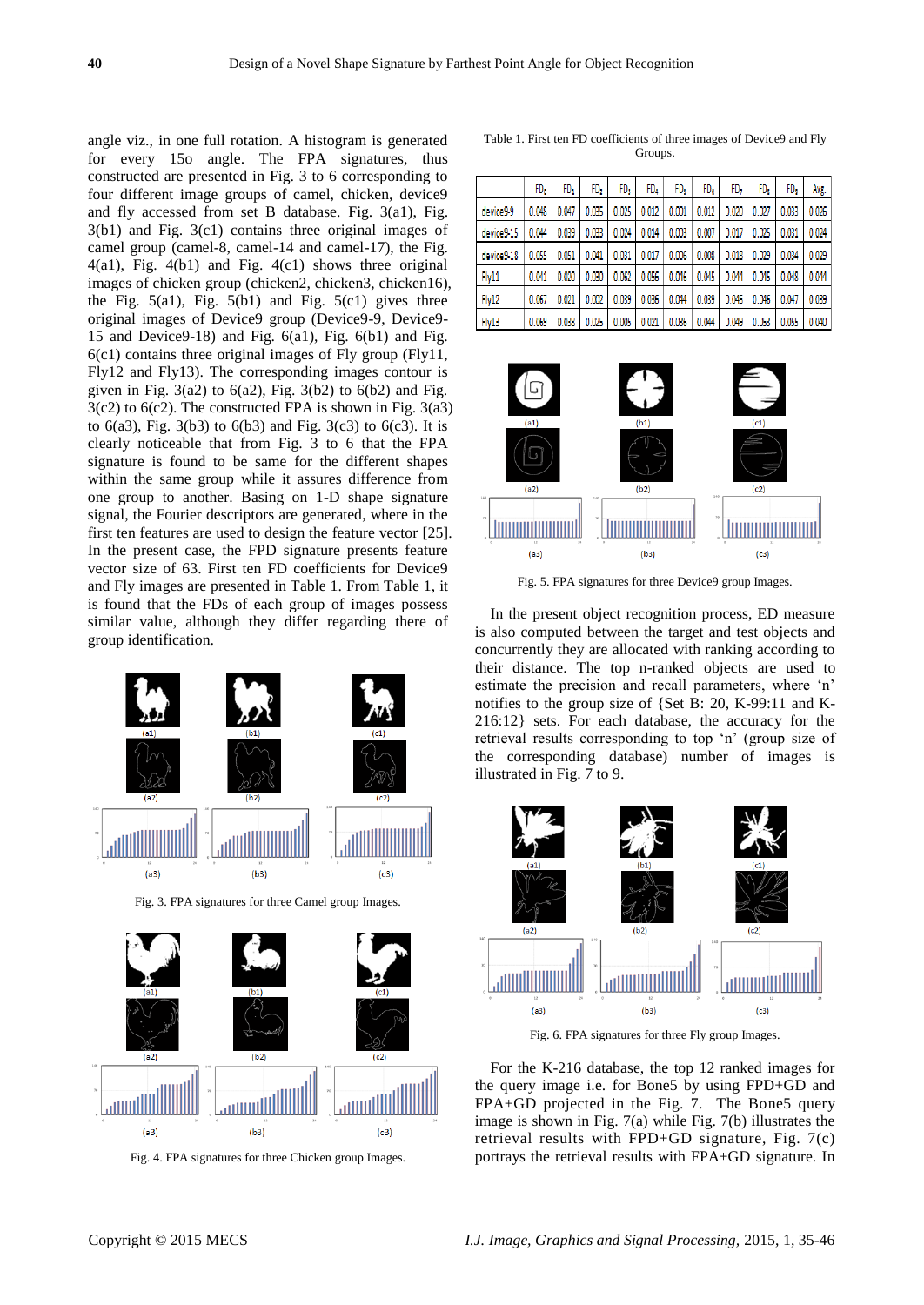case of K-99 database, the top 11 ranked images corresponds to the query image Fish4 by using FPD+GD and FPA+GD are generated and presented in the Fig. 8. The Fig. 8(a) gives the Fish4 query image, Fig. 8(b) gives the retrieval results with FPD+GD signature and Fig. 8(c) gives the retrieval results with FPA+GD signature. For the set B database, the top 20 ranked images for the query image Glass11 by using FPD+GD and FPA+GD are presented in the Fig. 9. The query image Glass11 is illustrated in Fig. 9(a), the retrieval results with FPD+GD signature are illustrated in Fig. 9(b) and the retrieval results with FPA+GD signature are illustrated in Fig. 9(c). Overview of Fig. 7 to 9 suggest that, the FPA+GD signature is preferable to retrieve more relevant images with strong correspondence than that retrieved with the FPD+GD method.



Fig. 7. Retrieval results of Bone 5 test image from K-216 database.



Fig. 8. Retrieval results of Fish 4 test image from K-99 database.



Fig. 9. Retrieval results of Glass 11 test Image from Set B database.

#### *B. Performance Evaluation*

The APLR and APHR values of the present FPA signature based object recognition technique for different databases are estimated by the relevant formulae as detailed in section-2.2. The FPA signature is found to give improved results than that with the FPD signature. Hence, the FPA signature is confirmed to enhance the quality of APLR values in comparison with the APHR. It is also noticed that FPA is accompanied with improved results and with reduced size of feature vector, viz., by 10, in contrast with the FPD signature where in the size is 63. An overview of the results over all the three databases, it is uniquely found that better results are obtained by using FPA signature. Hence, the inclusion of GD during the processing is also considered for the estimation of FPD and FPA signatures for all the three databases {Set B, K-99 and K-216}. The corresponding yield of results is presented in Tables 2 to 4. This GD inclusion procedure is found to increase the values of APLR and APHR of FPD and FPA signature {FPD+GD, FPA+GD}. The result in Tables 2 to 4 clearly speaks out that the FPA+GD signature is enhancing the FPD+GD signature for all the three databases under consideration. It is observed that in both of the FPD+GD and FPA+GD signatures, the feature vector size is taken as 13. However, the procedure is carried out by varying the size of the GD feature vector also. The variation of GD {S, C, A} vector is found to result for improved results than the other methods, which use combinational feature vectors.

Table 2. The APLR and APHR values for FPD, FPA, FPD+GD, FPA+GD signatures with Set B database.

| Signature  | APLR  | <b>APHR</b> | Average |
|------------|-------|-------------|---------|
| <b>FPD</b> | 75.82 | 42.13       | 58.98   |
| <b>FPA</b> | 76.05 | 42.45       | 59.25   |
| $FPD+GD$   | 82.42 | 50.62       | 66.52   |
| $FPA+GD$   | 82.51 | 50.94       | 66.73   |

Table 3. The APLR and APHR values for FPD, FPA, FPD+GD, FPA+GD signatures with K-99 database.

| Signature  | APLR  | <b>APHR</b> | Average |
|------------|-------|-------------|---------|
| <b>FPD</b> | 80.69 | 44.00       | 62.35   |
| <b>FPA</b> | 83.34 | 45.84       | 64.59   |
| $FPD+GD$   | 85.64 | 50.70       | 68.17   |
| $FPA+GD$   | 89.26 | 60.32       | 74.79   |

Table 4. The APLR and APHR values for FPD, FPA, FPD+GD, FPA+GD signatures with K-216 database.

| Signature  | APLR. | <b>APHR</b> | Average |
|------------|-------|-------------|---------|
| <b>FPD</b> | 79.50 | 44.06       | 61.78   |
| <b>FPA</b> | 84.92 | 49.90       | 67.41   |
| $FPD+GD$   | 83.81 | 50.52       | 67.16   |
| $FPA+GD$   | 89.91 | 62.64       | 76.28   |

The average precision for each recall is estimated (section-2.2) and plotted by the Precision-Recall (PR) plots. The PR plots of four signatures {FPD, FPA, FPD+GD, FPA+GD} for the three databases are illustrated in Fig. 10 to 12. Fig. 10 stands a representative PR plot for Set B database. The results from the Fig. 10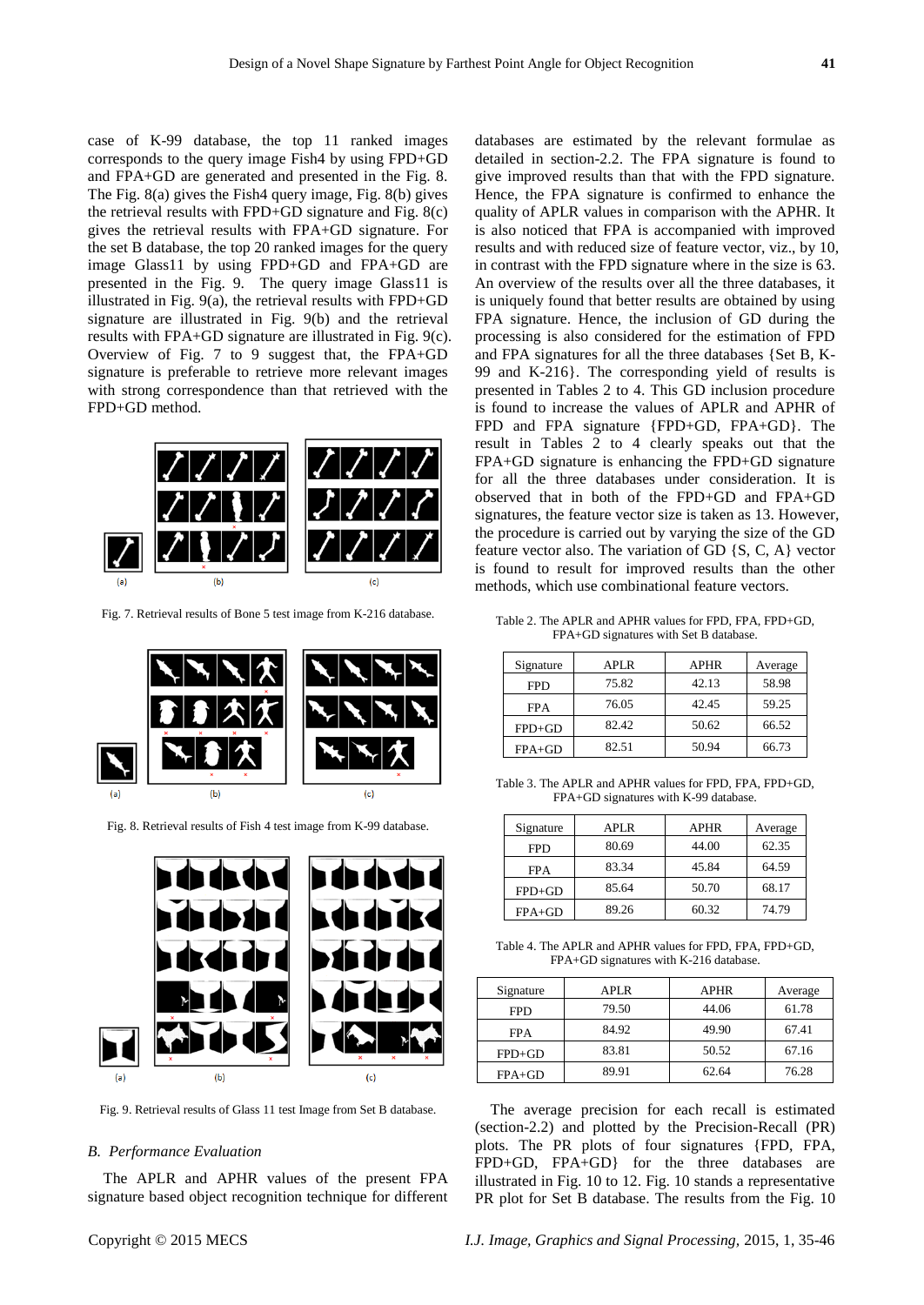are grouped into two categories {FPD and FPA} and {FPD+GD and FPA+GD}, where within each group, the two signatures are successfully yield for comparable precision measure for each recall. However, between two groups, an increase in the precision measure is observed. The second category (inclusion of GD) increases the precision result at both low recalls i.e. at 10 to 30 and high recalls i.e. at 60 to 90. At some other specific recalls i.e. at 40, 95, 100, the result of FPA+GD signature is having increased value, where the remaining signatures are having almost similar value. The PR plot for K-99 database is presented in Fig. 11. It is clear that, at each recall, FPA signature is found to attain improved performance measure than FPD signature, FPD+GD signature is found to achieve improved performance result than FPA signature and FPA+GD signature has gained improved performance result than the FPD+GD signature result. The FPA+GD signature is found to be improved through the precision measure of FPD+GD signature at high precision recalls i.e. at 60 to 90. The Fig. 12 gives the PR plot of K-216 database. The result indicates that the precision measure of FPA signature is close to that of the FPD+GD signature. The FPA+GD signature is obtaining the improved precision results for each recall where the maximum improvement is obtained at high recalls i.e. at 50 to 100.



Fig. 10. The PR graph for FPD, FPA, FPD+GD and FPA+GD signatures with Set B database.



Fig. 11. The PR graph for FPD, FPA, FPD+GD and FPA+GD signatures with K-99 database.



Fig. 12. The PR graph for FPD, FPA, FPD+GD and FPA+GD signatures with K-216 database.

The efficiency of the present FPA+GD signature is compared with the four standard descriptors viz., ARTD, MID, ZMD and CSSD. The yield of APLR and APHR values of our FPA+GD signature and the other four standard descriptors are explored for a comparison with three databases as presented in Tables 5 to 7. From these results, it is clearly evident that the proposed FPA+GD descriptor out performs regarding these descriptors for all the three databases. However, among the presently considered descriptors, the CSSD descriptor is found to give low performance, followed by the MID and ARTD which on the other side result for the next highest performance. But, the ZMD is found to yield improved results for K-99, when compared with the proposed FPA+GD descriptor. For the remaining two databases, the proposed FPA+GD is found to give improved results than the ZMD.

| Descriptor  | <b>APLR</b> | <b>APHR</b> | Average |
|-------------|-------------|-------------|---------|
| $FPA+GD$    | 82.51       | 50.94       | 66.73   |
| <b>ARTD</b> | 82.10       | 45.69       | 63.90   |
| MID         | 79.54       | 44.50       | 62.02   |
| <b>ZMD</b>  | 82.56       | 45.62       | 64.09   |
| <b>CSSD</b> | 78.61       | 41.81       | 60.21   |

Table 5. The APLR and APHR values for FPA+GD, ARTD, MID, ZMD and CSSD descriptors with Set B database.

Table 6. The APLR and APHR values for FPA+GD, ARTD, MID, ZMD and CSSD descriptors with K-99 database.

| Descriptor  | <b>APLR</b> | <b>APHR</b> | Average |
|-------------|-------------|-------------|---------|
| $FPA+GD$    | 89.26       | 60.32       | 74.79   |
| <b>ARTD</b> | 84.26       | 45.72       | 64.99   |
| MID         | 81.96       | 44.74       | 63.35   |
| <b>ZMD</b>  | 89.61       | 61.37       | 75.49   |
| <b>CSSD</b> | 82.32       | 44.11       | 63.22   |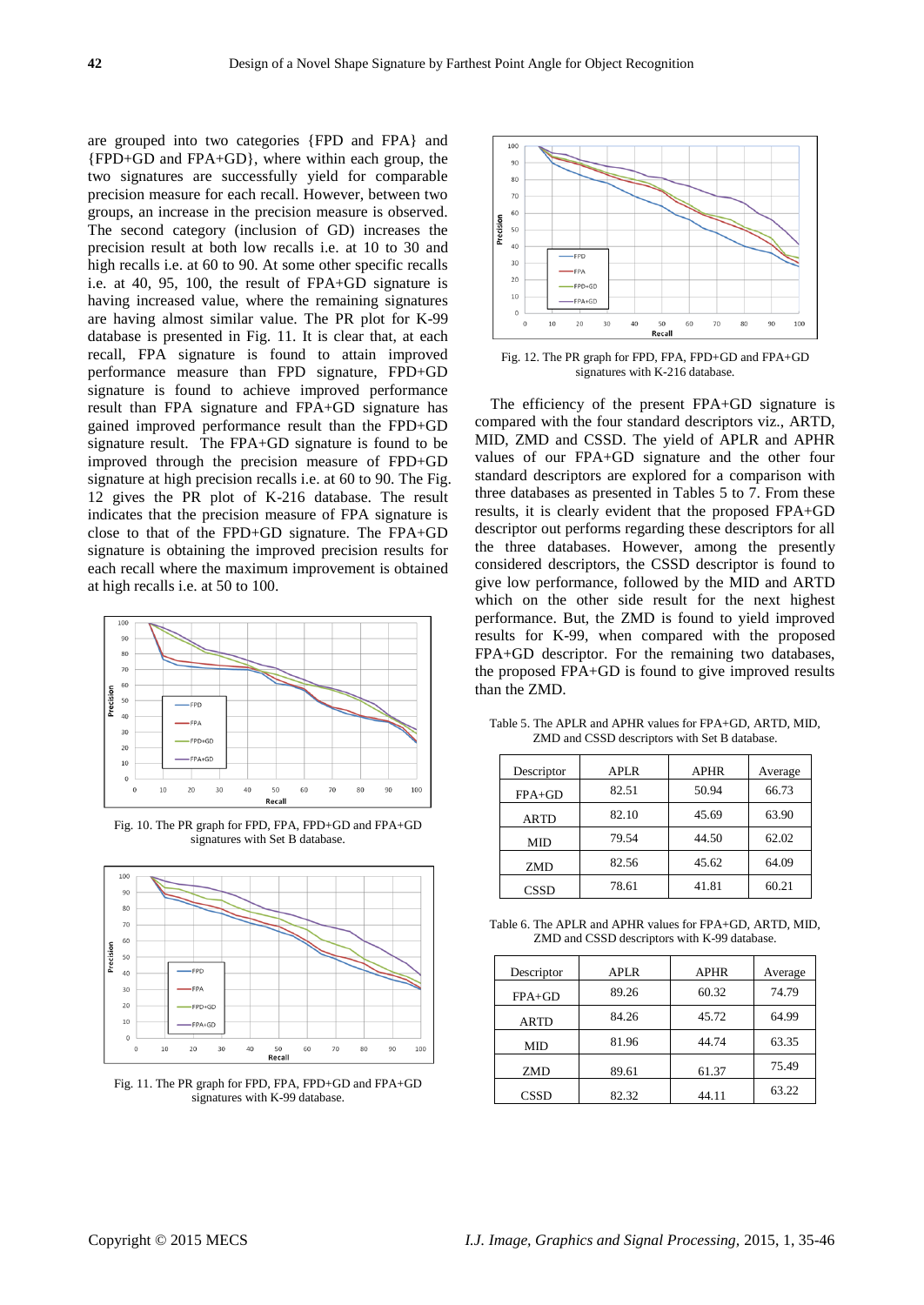| Descriptor  | APLR  | <b>APHR</b> | Average |
|-------------|-------|-------------|---------|
| $FPA+GD$    | 89.91 | 62.64       | 76.28   |
| <b>ARTD</b> | 81.35 | 44.67       | 63.01   |
| <b>MID</b>  | 80.14 | 46.04       | 63.09   |
| <b>ZMD</b>  | 88.94 | 61.71       | 75.33   |
| <b>CSSD</b> | 80.12 | 44.97       | 62.55   |

Table 7. The APLR and APHR values for FPA+GD, ARTD, MID, ZMD and CSSD descriptors with K-216 database.

The PR plots for these five descriptors with set B are presented in Fig. 13; for K-99 in Fig. 14 and for K-216 in Fig. 15. The Fig. 13 reveals that all the five descriptors are yielding little enhancements to the precision measure on the Set B database. Among them, the FPA+GD is getting the improved results at higher recalls i.e. at 60 to 90. The Fig. 14 gives the PR plot for K-99 database. The precision results of MID and CSSD descriptors are nearer, where the ARTD is improving the result at high recalls i.e. at 60 to 90. The ZMD and FPA+GD are improving the precision measure at each recall. The result of Fig. 15 shows the PR plot for K-216 database. The ARTD, MID and CSSD are giving closer precision measures at each recall. The ZMD and FPA+GD are improving the precision result at each recall than the three descriptors. At high recalls i.e. at 70 to 100, the FPA+GD descriptor is increasing the precision value than ZMD. From these figures, it is clear that the proposed FPA+GD performs superior to other methods. The other Performance measures viz., Average False Discovery Rate (AFDR) and Average Processing Time (APT) are also computed as detailed in section-2.2. The AFDR estimated for the three databases is presented in Table 8. From this table, it is observed that the FPA+GD signature is giving low value for all the three databases. The APT measure is also required for shape toning stage for each of the shape descriptor. The APT is estimated for all the three databases and is presented in Table 9. The proposed FPA+GD descriptor is having less APT value when compared with other descriptors. Hence, the results providing high efficiency as noticed through the proposed FPA+GD signature.



Fig. 13. PR graphs of FPA+GD, ARTD, MID, ZMD and CSSD with set B database.



Fig. 14. PR graphs of FPA+GD, ARTD, MID, ZMD and CSSD with K-99 database.



Fig. 15. PR graphs of FPA+GD, ARTD, MID, ZMD and CSSD with K-216 database.

Table 8. The AFDR for FPD, FPA, FPD+GD, FPA+GD signatures with three databases.

| Descriptor  | <b>AFDR</b> |      |         |  |  |
|-------------|-------------|------|---------|--|--|
|             | Set B       | K-99 | $K-216$ |  |  |
| $FPA+GD$    | 0.74        | 0.75 | 0.76    |  |  |
| $FPD+GD$    | 0.75        | 0.78 | 0.79    |  |  |
| <b>ARTD</b> | 0.90        | 0.85 | 0.86    |  |  |
| <b>MID</b>  | 0.91        | 0.81 | 0.84    |  |  |
| <b>ZMD</b>  | 0.78        | 0.76 | 0.76    |  |  |
| CSSD        | 0.84        | 0.88 | 0.89    |  |  |

Table 9. APT of FPA+GD, FPD+GD, ARTD, MID, ZMD and CSSD descriptors with set B database.

| Descriptor  | <b>APT</b> |
|-------------|------------|
| $FPA+GD$    | 0.0011     |
| $FPD+GD$    | 0.0014     |
| <b>ARTD</b> | 0.0017     |
| <b>MID</b>  | 0.0302     |
| <b>ZMD</b>  | 0.0017     |
| CSSD        | 2.1640     |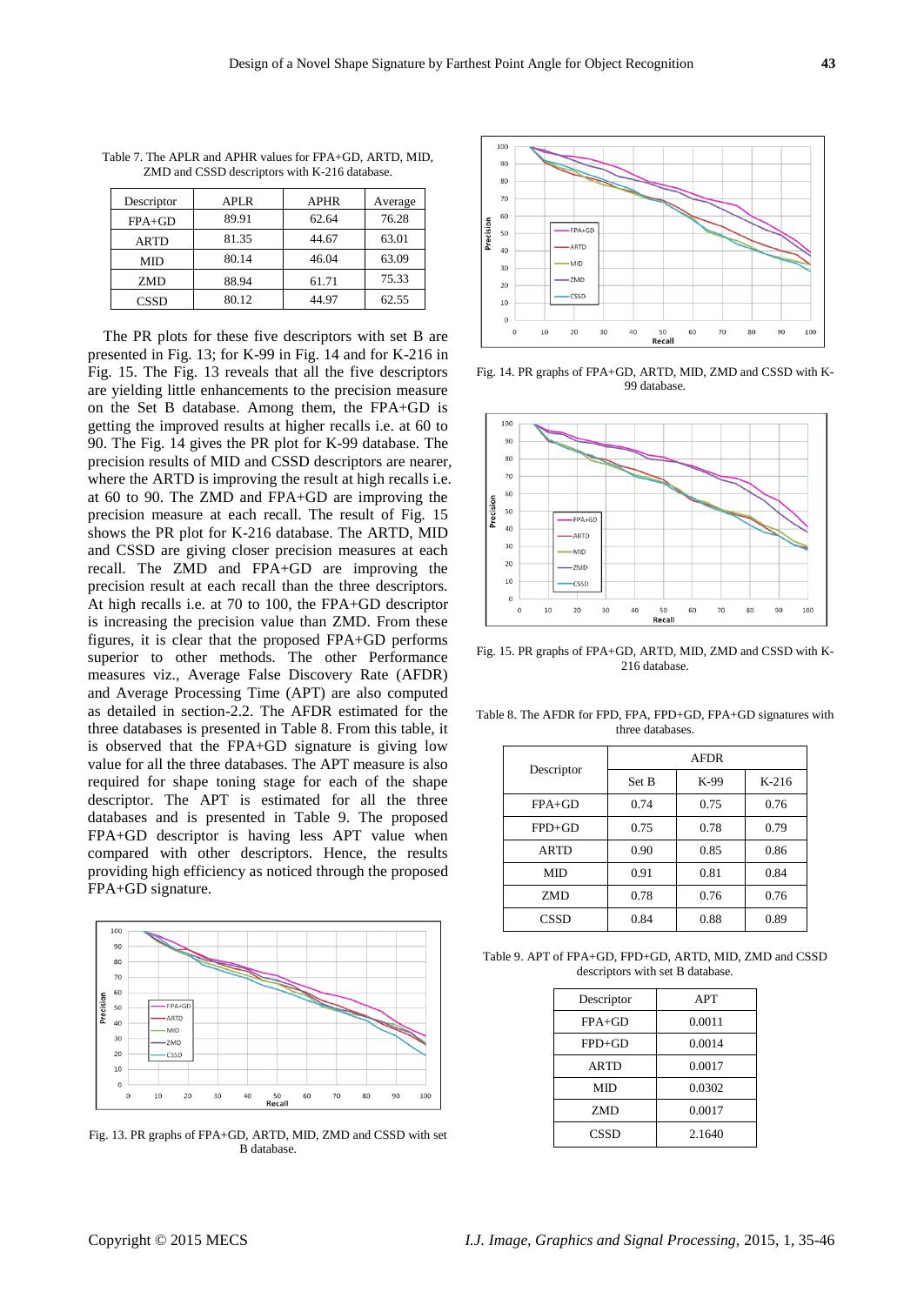#### *C. Conclusion*

- Inclusion of angular variables in computerized object recognition techniques like FPA enhances the performance.
- Consideration of FPA+GD signature performs better than of the FPD signature.
- Standard measures viz., APLR, APHR, AFDR and APT can be used as performance metrics for a PC based system of object recognition through angular measurements.
- Inclusion of descriptors like APLR, APHR, AFDR and APT leads to the reduction of space occupancy.

## **REFERENCES**

- [1] Ali Javed, Rabeea Islam., "An Intelligent Alarm and Messaging Based Surveillance System for Fall Detection and Absence Recognition of Unaccompanied Child," *IJIGSP*, vol. 5, No. 3, 2013, pp.48-54.
- [2] Forsyth D. and Mundy J., "Shape, contour and grouping in computer vision," Lecture Notes in computer science, vol. 1681, 1999, pp. 1-3.
- [3] Nixon M.S. and Aguado A.S., "Feature Extraction and Image Processing," Newnes Publishers, first edition, 2002, pp.247-287.
- [4] Zhang D., Lu G., "Review of shape representation and description techniques," Pattern Recognition, vol. 37, 2004, pp.1 – 19.
- [5] Hu M.K., "Visual Pattern Recognition by Moment Invariants," IRE Trans. on Information Theory, vol. 8, 1962, pp.179-187.
- [6] Teague M.R., "Image Analysis via the General theory of Moments,‖ *Journal of Optical Society of America*, vol. 70, no. 8, 1980, pp.920-930.
- [7] Kim W.Y., Kim Y.S., "A region based shape descriptor using Zernike moments", *Signal Processing: Image Communication*, vol. 16, 2000, pp.95-102.
- [8] Potocnik B., "Assessment of Region based Moment Invariants for Object Recognition,"  $48^{th}$  *International Symposium ELMAR*, 2006, pp.27-32.
- [9] Ong S.H., and Lee P.A., "Image Analysis by Tchebichef Moments," *IEEE Transactions on Image Processing*, vol. 10, no. 9, 2001, pp.1357-1364.
- [10] Mukundan R., "A New Class of Rotational Invariants Using Discrete Orthogonal Moments," Proceedings of the *6 th IASTED Conference on Signal and Image Processing*, 2004, pp.80-84.
- [11] Choi W.P., Lam K.M., Siu W.C., "Extraction of the Euclidean skeleton based on a connectivity criterion," *Pattern Recognition*, vol. 36, 2003, pp.721-729.
- [12] Learner B., Guterman H., Dinstein I., Romem Y., "Medial axis transform based features and a neural network for human chromosome classification," Pattern Recognition, vol. 28, no. 11, 1995, pp.1673-1683.
- [13] Goh W.B., "Strategies for shape matching using skeletons," Computer vision and image understanding, vol. 110, 2008, pp.326-345.
- [14] Lu G., Sajjanhar A., "Region-based shape representation and similarity measure suitable for content based image retrieval," *Multimedia Systems*, vol. 7, 1999, 165-174.
- [15] Zhang D., Lu G., "Shape-based image retrieval using generic Fourier descriptor," Signal Processing: Image *Communication*, vol. 17, 2002, pp.825–848.
- [16] Gope C., Kehtarnavaz N., "Affine invariant comparison of point-sets using convex hulls and hausdorff distances," *Pattern Recognition*, vol. 40, no. 1, 2007, pp.309-320.
- [17] Siddiqi K., Ali Shokoufandeh, Sven J. Dickinson, Steven W. Zucker, "Shock graph and Shape matching," *International Journal of Computer Vision*, vol. 35, no. 1, 1999, pp.13-32.
- [18] Goshtasby A., "Description and discrimination of planar shapes using shape matrices," IEEE Transactions on *Pattern Analysis and Machine Intelligence*, vol. 7, 1985, pp.738–743.
- [19] Zhang D., Lu G., "A comparative study of curvature scale [space and Fourier Descriptors for shape based image](http://www.sciencedirect.com/science/article/pii/S1047320303000038)  [retrieval,](http://www.sciencedirect.com/science/article/pii/S1047320303000038)‖ *Journal of Visual Communication and Image Representation*, vol. 14, no. 1, 2003, pp.39-57.
- [20] Bernier T., Landry J.A., "A new method for representing and matching shapes of natural objects,<sup>3</sup> *Pattern Recognition*, vol. 36, 2003, pp.1711 – 1723.
- [21] [Kindratenko](http://dl.acm.org/author_page.cfm?id=81100299775&coll=DL&dl=ACM&trk=0&cfid=373633883&cftoken=91063799) V.V., "On Using Functions to Describe the Shape," Journal of Mathematical Imaging and Vision, vol. 18, no. 3, 2003, pp.225 – 245.
- [22] Kunttu I., Lepistö L., Rauhamaa J. and Visa A., "Multiscale Fourier Descriptor for Shape Classification," *Proceedings of the 12th International Conference on Image Analysis and Processing (ICIAP'03)*, 2003, pp.54- 59.
- [23] Kunttu I., Lepistö L., Rauhamaa J., and Visa A., ―Multiscale Fourier Descriptor for Shape-Based Image Retrieval,‖ *Proceedings of the 17th International Conference on Pattern Recognition (ICPR'04)*, 2004, pp.32-37.
- [24] [Chalechale](http://ieeexplore.ieee.org/search/searchresult.jsp?searchWithin=p_Authors:.QT.Chalechale,%20A..QT.&searchWithin=p_Author_Ids:37285113700&newsearch=true) A., [Mertins](http://ieeexplore.ieee.org/search/searchresult.jsp?searchWithin=p_Authors:.QT.Mertins,%20A..QT.&searchWithin=p_Author_Ids:37271261500&newsearch=true) A., Naghdy G., "Edge image description using angular radial partitioning," Vision *[Image and Signal Processing](http://ieeexplore.ieee.org/xpl/RecentIssue.jsp?punumber=2200)*, vol. 151, no. [2,](http://ieeexplore.ieee.org/xpl/tocresult.jsp?isnumber=28678) 2004, pp.93 – 101.
- [25] Zhang D., Lu G., "Study and evaluation of different [Fourier methods for image retrieval,](http://www.sciencedirect.com/science/article/pii/S0262885604001763)" *Image and Vision Computing*, vol. 23, no. 11, 2005, pp.33-49.
- [26] Chanussot A.J., Nystro M.I., Sladoje N., "Shape signatures of fuzzy star-shaped sets based on distance from the centroid," Pattern Recognition Letters, vol. 26, 2005, pp.735–746.
- [27] Ghazal A.E., Basir O., Belkasim S., "Farthest point distance: A new shape signature for Fourier descriptors," *Signal Processing: Image Communication*, vol. 24, 2009, pp.572–586.
- [28] Capar A., Gokmen M., "Segmentation and Recognition System with Shape Driven Fast Marching Methods," *IEEE 14th Signal Processing and Communications Applications*, 2006.
- [29] Shan Y., [Sawhney](http://ieeexplore.ieee.org/search/searchresult.jsp?searchWithin=p_Authors:.QT.Sawhney,%20H.S..QT.&searchWithin=p_Author_Ids:37269465000&newsearch=true) H.S., [Matei](http://ieeexplore.ieee.org/search/searchresult.jsp?searchWithin=p_Authors:.QT.Matei,%20B..QT.&searchWithin=p_Author_Ids:37282893800&newsearch=true) B., [Rakesh](http://ieeexplore.ieee.org/search/searchresult.jsp?searchWithin=p_Authors:.QT.Kumar,%20Rakesh.QT.&searchWithin=p_Author_Ids:37272667800&newsearch=true) K., "Shapeme histogram projection and matching for partial object recognition,‖ *IEEE Transactions on [Pattern Analysis and](http://ieeexplore.ieee.org/xpl/RecentIssue.jsp?punumber=34)  [Machine Intelligence,](http://ieeexplore.ieee.org/xpl/RecentIssue.jsp?punumber=34)* vol. 28, no. 4, 2006, pp.568 – 577.
- [30] Mocanu I., "Image Retrieval by Shape Based on Contour Techniques - A Comparative Study," IEEE-4<sup>th</sup> *International Symposium on Applied Computational Intelligence and Informatics*, 2007, pp.34-39.
- [31] Guru D.S., Nagendraswamy H.S., "Symbolic representation of two-dimensional shapes," Pattern *Recognition Letters*, 28, 2007, pp.144–155.
- [32] Conseil S., Bourennane S. and Martin L., "Comparison of Fourier Descriptors and HU moments for Hand Posture Recognition,‖ *15th European Signal Processing Conference (EUSIPCO 2007)*, Poznan, Poland, 2007, pp.1960-1964.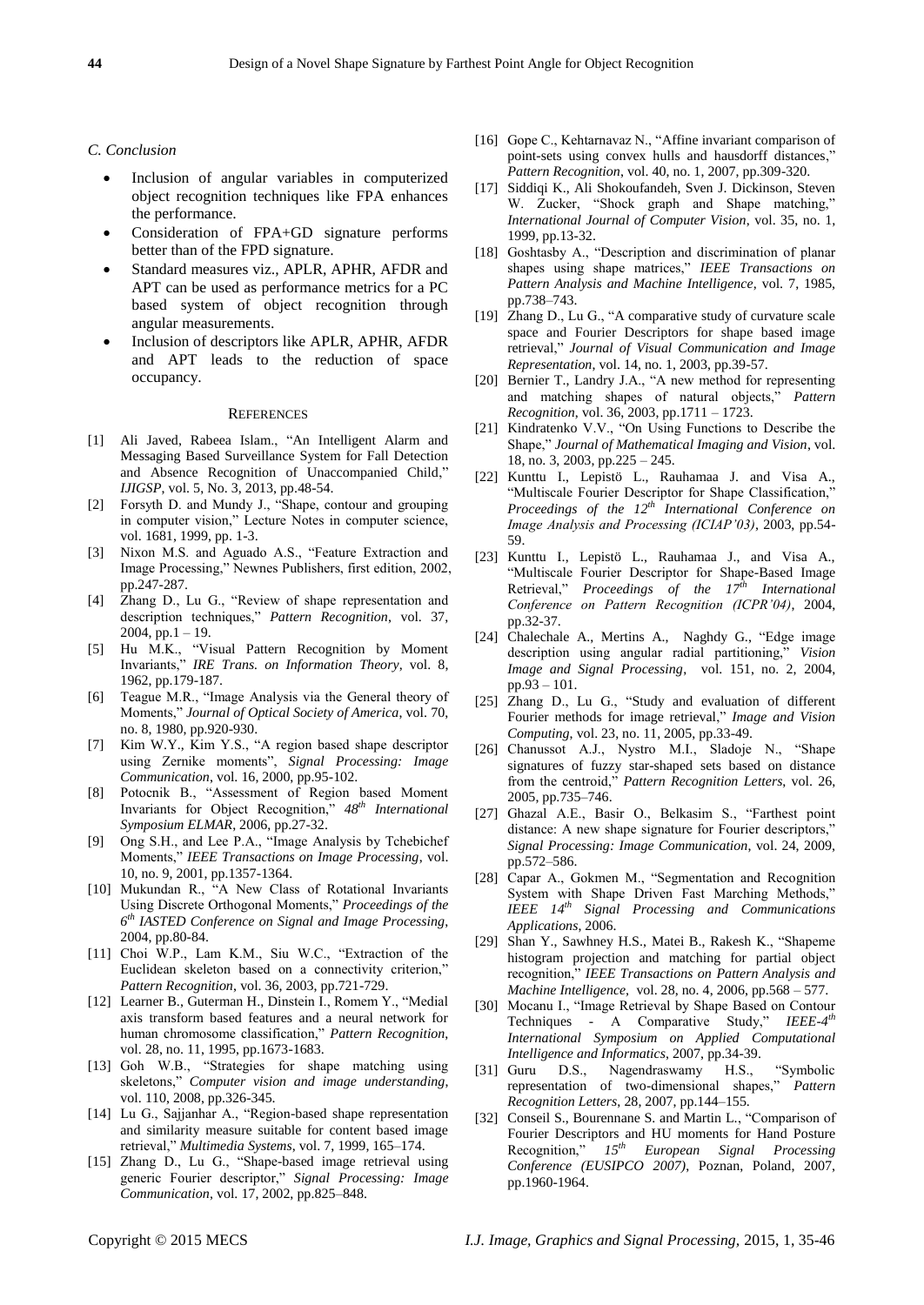- [33] [Zhang](http://ieeexplore.ieee.org/search/searchresult.jsp?searchWithin=p_Authors:.QT.Gang%20Zhang.QT.&searchWithin=p_Author_Ids:37676625400&newsearch=true) G., [Ma](http://ieeexplore.ieee.org/search/searchresult.jsp?searchWithin=p_Authors:.QT.Ma,%20Z.M..QT.&searchWithin=p_Author_Ids:37401039800&newsearch=true) Z.M., [Tong](http://ieeexplore.ieee.org/search/searchresult.jsp?searchWithin=p_Authors:.QT.Qiang%20Tong.QT.&searchWithin=p_Author_Ids:37530355800&newsearch=true) Q., [He](http://ieeexplore.ieee.org/search/searchresult.jsp?searchWithin=p_Authors:.QT.Ying%20He.QT.&searchWithin=p_Author_Ids:37690085600&newsearch=true) Y., [Zhao](http://ieeexplore.ieee.org/search/searchresult.jsp?searchWithin=p_Authors:.QT.Tienan%20Zhao.QT.&searchWithin=p_Author_Ids:37695572600&newsearch=true) T., "Shape [Feature Extraction Using Fourier Descriptors with](http://ieeexplore.ieee.org/xpl/articleDetails.jsp?tp=&arnumber=4604010&refinements%3D4291944822%26ranges%3D2005_2014_p_Publication_Year%26matchBoolean%3Dtrue%26searchField%3DSearch_All%26queryText%3D%28shape+signature%29)  [Brightness in Content-Based Medical Image Retrieval,](http://ieeexplore.ieee.org/xpl/articleDetails.jsp?tp=&arnumber=4604010&refinements%3D4291944822%26ranges%3D2005_2014_p_Publication_Year%26matchBoolean%3Dtrue%26searchField%3DSearch_All%26queryText%3D%28shape+signature%29)" *International Conference on Intelligent Information Hiding and Multimedia Signal Processing*, 2008.
- [34] [Zhang](http://link.springer.com/search?facet-author=%22Gang+Zhang+%E5%BC%A0%E5%88%9A%22) G., [Ma Z.M.,](http://link.springer.com/search?facet-author=%22Zong-min+Ma+%E9%A9%AC%E5%AE%97%E6%B0%91%22) [Niu L.Q.,](http://link.springer.com/search?facet-author=%22Lian-qiang+Niu+%E7%89%9B%E8%BF%9E%E5%BC%BA%22) Zhang C.M., "Modified Fourier descriptor for shape feature extraction," *Journal of [Central South University](http://link.springer.com/journal/11771)*, vol. 19, no. 2, pp.488-495.
- [35] Yu X. and Guo L., "Image Registration by Contour Matching using Tangent Angle Histogram," CISP *Congress on Image and Signal Processing*, vol. 4, 2008, pp.746-749.
- [36] Yadav R.B., Nishchal N.K., Gupta A.K. and Rastogi V.K, ―Vehicular shape based objects classification using Fourier descriptor technique," Journal of Scientific & *Industrial Research*, vol. 68, 2009, pp.484-495.
- [37] Schlosser S., Beichel R., "Fast Shape Retrieval based on Shape Contexts," Proceedings of 6th International *Symposium in Image and Signal Processing and Analysis*, 2009.
- [38] [Zhang](http://ieeexplore.ieee.org/search/searchresult.jsp?searchWithin=p_Authors:.QT.Jing%20Zhang.QT.&searchWithin=p_Author_Ids:38108300700&newsearch=true) J., [Wenyin](http://ieeexplore.ieee.org/search/searchresult.jsp?searchWithin=p_Authors:.QT.Liu%20Wenyin.QT.&searchWithin=p_Author_Ids:37273811400&newsearch=true) L., "A Pixel-level Statistical Structural Descriptor for Shape Measure and Recognition,"  $10^{th}$ *International Conference on [Document Analysis and](http://ieeexplore.ieee.org/xpl/mostRecentIssue.jsp?punumber=5277471)  [Recognition,](http://ieeexplore.ieee.org/xpl/mostRecentIssue.jsp?punumber=5277471)* 2009, pp.386 – 390.
- [39] [Zhou](http://ieeexplore.ieee.org/search/searchresult.jsp?searchWithin=p_Authors:.QT.Li%20Zhou.QT.&searchWithin=p_Author_Ids:38194404200&newsearch=true) L., [Jiang](http://ieeexplore.ieee.org/search/searchresult.jsp?searchWithin=p_Authors:.QT.Xinhua%20Jiang.QT.&searchWithin=p_Author_Ids:37290783200&newsearch=true) X., "Shape signature based on Homotopic deformation,‖ *3 rd [International Conference](http://ieeexplore.ieee.org/xpl/articleDetails.jsp?tp=&arnumber=5579043&refinements%3D4291944822%26ranges%3D2005_2014_p_Publication_Year%26matchBoolean%3Dtrue%26searchField%3DSearch_All%26queryText%3D%28shape+signature%29) on [Advanced](http://ieeexplore.ieee.org/xpl/mostRecentIssue.jsp?punumber=5564353)  [Computer Theory and Engineering \(ICACTE\),](http://ieeexplore.ieee.org/xpl/mostRecentIssue.jsp?punumber=5564353)* vol. 1, [2010.](http://ieeexplore.ieee.org/xpl/articleDetails.jsp?tp=&arnumber=5579043&refinements%3D4291944822%26ranges%3D2005_2014_p_Publication_Year%26matchBoolean%3Dtrue%26searchField%3DSearch_All%26queryText%3D%28shape+signature%29)
- [40] [Zhang C.,](http://ieeexplore.ieee.org/search/searchresult.jsp?searchWithin=p_Authors:.QT.Zhang,%20C..QT.&searchWithin=p_Author_Ids:37400233800&newsearch=true) [Prinet](http://ieeexplore.ieee.org/search/searchresult.jsp?searchWithin=p_Authors:.QT.Prinet,%20V..QT.&searchWithin=p_Author_Ids:37295311500&newsearch=true) V., "Shape Matching Using the Included Angle Histogram of Vectors," *[Chinese Conference on Pattern Recognition \(CCPR\),](http://ieeexplore.ieee.org/xpl/mostRecentIssue.jsp?punumber=5654671)* [2010, pp.1-5.](http://ieeexplore.ieee.org/xpl/mostRecentIssue.jsp?punumber=5654671)
- [41] [Liu](http://ieeexplore.ieee.org/search/searchresult.jsp?searchWithin=p_Authors:.QT.Zhuoxin%20Liu.QT.&searchWithin=p_Author_Ids:37533670200&newsearch=true) Z., [Jiang](http://ieeexplore.ieee.org/search/searchresult.jsp?searchWithin=p_Authors:.QT.Jinshan%20Jiang.QT.&searchWithin=p_Author_Ids:37537191400&newsearch=true) J., "An approach to image retrieval using [Distance-Angle Pixel Array,‖](http://ieeexplore.ieee.org/xpl/articleDetails.jsp?tp=&arnumber=5569839&matchBoolean%3Dtrue%26searchField%3DSearch_All%26queryText%3D%28%28contour%29+AND+angle+histogram%29) *Seventh International [Conference on Fuzzy Systems and Knowledge Discovery](http://ieeexplore.ieee.org/xpl/articleDetails.jsp?tp=&arnumber=5569839&matchBoolean%3Dtrue%26searchField%3DSearch_All%26queryText%3D%28%28contour%29+AND+angle+histogram%29)  [\(FSKD\),](http://ieeexplore.ieee.org/xpl/articleDetails.jsp?tp=&arnumber=5569839&matchBoolean%3Dtrue%26searchField%3DSearch_All%26queryText%3D%28%28contour%29+AND+angle+histogram%29)* vol.6, 2010, pp.2579 – 2583.
- [42] Amanatiadis A., Kaburlasos V.G., Gasteratos A., ―Evaluation of shape descriptors for shape-based image retrieval," IET Image Process., vol. 5, no. 5, 2011, pp.493–499.
- [43] [Tiagrajah](http://ieeexplore.ieee.org/search/searchresult.jsp?searchWithin=p_Authors:.QT.Tiagrajah,%20V.J..QT.&newsearch=true) V.J., [Razeen](http://ieeexplore.ieee.org/search/searchresult.jsp?searchWithin=p_Authors:.QT.Razeen,%20A.A.S.M..QT.&newsearch=true) A.A.S.M., "An enhanced shape descriptor based on radial distances," IEEE International *[Conference on Signal and Image Processing Applications](http://ieeexplore.ieee.org/xpl/articleDetails.jsp?tp=&arnumber=6144073&refinements%3D4291944822%26ranges%3D2005_2014_p_Publication_Year%26matchBoolean%3Dtrue%26searchField%3DSearch_All%26queryText%3D%28shape+signature%29)  [\(ICSIPA\),](http://ieeexplore.ieee.org/xpl/articleDetails.jsp?tp=&arnumber=6144073&refinements%3D4291944822%26ranges%3D2005_2014_p_Publication_Year%26matchBoolean%3Dtrue%26searchField%3DSearch_All%26queryText%3D%28shape+signature%29)* 2011, pp.472 – 477.
- [44] Wang B., "Shape retrieval using combined Fourier [features,](http://www.sciencedirect.com/science/article/pii/S0030401811003348)" *Optics Communications*, vol. 284, no. 14, 2011, pp.3504-3508.
- [45] Zunic J., Aktas M.A., Ortiz C.M., Galton A., "The [distance between shape centroids is less than a quarter of](http://www.sciencedirect.com/science/article/pii/S0031320311000884)  the shape perimeter," *Pattern Recognition*, vol. 44, no. 9, 2011, pp.2161-2169.
- [46] Ghazal A.E., Basir O., Belkasim S., "Invariant curvaturebased Fourier shape descriptors," *J. Vis. Commun. Image R.*, vol. 23, 2012, pp.622–633.
- [47] [Eini](http://ieeexplore.ieee.org/search/searchresult.jsp?searchWithin=p_Authors:.QT.Eini,%20S..QT.&searchWithin=p_Author_Ids:37659988500&newsearch=true) S., [Chalechale](http://ieeexplore.ieee.org/search/searchresult.jsp?searchWithin=p_Authors:.QT.Chalechale,%20A..QT.&searchWithin=p_Author_Ids:37285113700&newsearch=true) A., [Akbari](http://ieeexplore.ieee.org/search/searchresult.jsp?searchWithin=p_Authors:.QT.Akbari,%20E..QT.&searchWithin=p_Author_Ids:38542622100&newsearch=true) E., "A new Fourier shape descriptor using smallest rectangle distance," 2nd *[International eConference on Computer and Knowledge](http://ieeexplore.ieee.org/xpl/mostRecentIssue.jsp?punumber=6381753)  [Engineering \(ICCKE\)](http://ieeexplore.ieee.org/xpl/mostRecentIssue.jsp?punumber=6381753)*, 2012, pp. 39 – 43.
- [48] Bercovich A., Edan Y., Alchanatis V., Moallem U., Parmet Y., Honig H., Maltz E., Antler A., Halachmi I., [―Development of an automatic cow body condition](http://www.sciencedirect.com/science/article/pii/S0022030213006589)  [scoring using body shape signature and Fourier](http://www.sciencedirect.com/science/article/pii/S0022030213006589)  Descriptors," *Journal of Dairy Science*, In Press, 2013.
- [49] Pedrosa G.V., Batista M.A., Barcelos C.A.Z., "Image feature descriptor based on shape salience points," *Neurocomputing*, vol. 120, 2013, pp.156-163.
- [50] Belongie S., Malik J., Puzicha J., "Shape matching and object recognition using shape contexts,‖ *IEEE Transactions on Pattern Analysis and Machine Intelligence*, vol. 24, no. 4, 2002, pp.509–522.
- [51] Haibin Ling, David W. Jacobs, "Shape Classification using the Inner Distance," *IEEE transactions on pattern analysis and machine intelligence*, vol. 29, no. 2, 2007, pp.286-299.
- [52] Xin Shu, Xiao jun wu, "A novel contour descriptor for 2D shape matching and its application to image retrieval," *Image and vision computing,* vol. 29, 2011, pp.286-294.
- [53] [Bronstein M.M.,](http://ieeexplore.ieee.org/search/searchresult.jsp?searchWithin=p_Authors:.QT.Bronstein,%20M.M..QT.&searchWithin=p_Author_Ids:37327098600&newsearch=true) [Kokkinos I,](http://ieeexplore.ieee.org/search/searchresult.jsp?searchWithin=p_Authors:.QT.Kokkinos,%20I..QT.&searchWithin=p_Author_Ids:37330875100&newsearch=true) "Scale invariant heat kernel signatures for [non rigid shape recognition,](http://ieeexplore.ieee.org/xpl/articleDetails.jsp?tp=&arnumber=5539838&queryText%3DScale-invariant+heat+kernel+signatures+for+non-rigid+shape+recognition)" *IEEE conference on [Computer Vision and Pattern](http://ieeexplore.ieee.org/xpl/mostRecentIssue.jsp?punumber=5521876) Recognition [\(CVPR\),](http://ieeexplore.ieee.org/xpl/mostRecentIssue.jsp?punumber=5521876)* 2010, pp.1704 – 1711.
- [54] Bronstein M. M. and Bronstein A. M., "Shape recognition with spectral distances," IEEE Transactions on Pattern *Analysis and Machine Intelligence*, vol. 33, no. 5, 2011, pp.1065–1071.
- [55] [Konukoglu E,](http://ieeexplore.ieee.org/search/searchresult.jsp?searchWithin=p_Authors:.QT.Konukoglu,%20E..QT.&newsearch=true) [Glocker B,](http://ieeexplore.ieee.org/search/searchresult.jsp?searchWithin=p_Authors:.QT.Glocker,%20B..QT.&newsearch=true) [Criminisi A,](http://ieeexplore.ieee.org/search/searchresult.jsp?searchWithin=p_Authors:.QT.Criminisi,%20A..QT.&newsearch=true) [Pohl K.M.](http://ieeexplore.ieee.org/search/searchresult.jsp?searchWithin=p_Authors:.QT.Pohl,%20K.M..QT.&newsearch=true), ―WESD – Weighted Spectral Distance for [Measuring](http://ieeexplore.ieee.org/xpl/articleDetails.jsp?tp=&arnumber=6399476&queryText%3DWESD+-+Weighted+Spectral+Distance+for+Measuring+Shape+Dissimilarity)  Shape Dissimilarity," *IEEE transactions on Pattern Analysis and Machine Intelligence,* vol. 35, no. 9, 2013, pp.2284 –2297.
- [56] [http://www.imageprocessingplace.com/root\\_files\\_V3/ima](http://www.imageprocessingplace.com/root_files_V3/image_databases.html) [ge\\_databases.html](http://www.imageprocessingplace.com/root_files_V3/image_databases.html)
- [57] [http://homepages.inf.ed.ac.uk/cgi/rbf/CVONLINE/entries.](http://homepages.inf.ed.ac.uk/cgi/rbf/CVONLINE/entries.pl?TAG363) [pl?TAG363](http://homepages.inf.ed.ac.uk/cgi/rbf/CVONLINE/entries.pl?TAG363)
- [58] Peter J., Otterloo V., "A contour- Oriented Approach to Shape Analysis," Prentice Hall International (UK) Ltd., 1991.

## **Authors' Profiles**



**M. Radhika Mani** received the B.Tech (CSE) degree from Sir C.R. Reddy College of Engineering, Andhra University and received her M. Tech. (Software Engineering) from Godavari Institute of Engineering and Technology (GIET), JNT University. Presently she is working as an Associate Professor in Pragati Engineering College,

Surampalem. She is pursuing her Ph.D. from JNT University, Kakinada in Computer Science Engineering.



**Dr. G. P. Saradhi Varma** did his B.E. (CSE) from Manipal Institute of Technology Mangalore University, M.Tech from NIT (REC Warangal), Warangal and Ph.D (Specialized in Computer Science) from Andhra University, Visakhapatnam. He is presently Professor and Head of IT, SRKR Engineering College,

Bhimavaram. He is an Educational member and consultant to various companies and Institutions in Andhra Pradesh. He has a total of 24 research publications at International/National Journals and Conferences. His areas of interest include Object Oriented Technologies, Information Retrieval, Algorithms, Computer Networks, Image Processing.